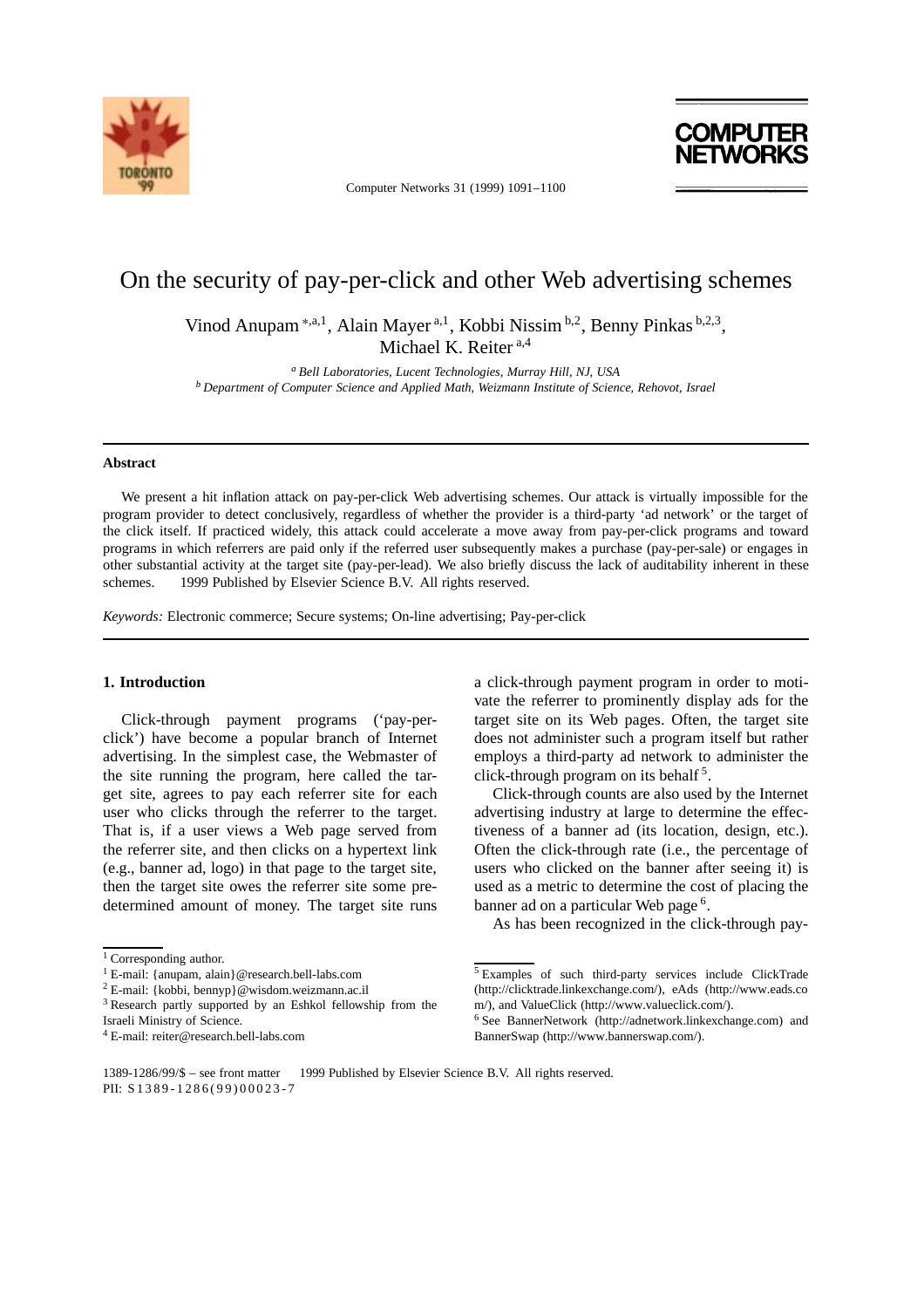ment industry, click-through payment programs are susceptible to *hit inflation*, where a referrer artificially inflates the click-through count for which it should be paid. Consequently, most ad networks include clauses in their service agreement that explicitly prohibit hit inflation by the referrer and mention that they have "effective software to detect such misuse".

The goal of this paper is to explore the extent to which hit inflation can be detected or prevented in click-through payment programs. The main result of this paper is negative: we present a hit inflation attack that on one hand is very difficult for the target site (or the ad network site, if present) to detect conclusively and that on the other hand can be used by the perpetrating referrer to inflate its referral count at the target site. The attack allows the referrer to transform every visit by a user on any site that is collaborating with the referrer into a click through to the target. We have tested the attack with both Netscape Navigator and Microsoft Internet Explorer browsers.

The practical implications of our attack are potentially significant. If our attack becomes commonplace, then it could accelerate a move away from pay-per-click programs and toward advertising programs where payment is offered to a referrer only if the referred user either makes a purchase at the target site (*pay-per-sale*) or shows some demonstrable interest (*pay-per-lead*). Such variations of click-through programs have already appeared on the Web, presumably motivated by the desire of target sites to pay only for 'high quality' referrals. Our attack is ineffective against pay-per-sale and pay-perlead programs. However, as we will discuss, these programs are susceptible to another form of fraud that present Web infrastructure offers little ability to detect.

Aside from its potential impact, our attack employs an interesting technique. In the attack, two collaborating Web sites 'team up' so that whenever a user visits one of these sites, the click-through count of the other Web site is incremented at the target. Moreover, this is invisible to the user, and the target has little ability to detect that this is not a legitimate referral, even if its Webmaster suspects that the attack is happening. Rather, to convincingly detect this attack, the Webmaster of the target must locate the Web page on the site that is initiating the attack (i.e., the one that the user actually visited), which should be very difficult unless the target has prior knowledge of the collaborating Web sites.

The rest of this paper is organized as follows. We introduce the hit inflation problem in more detail in Section 2. We describe our attack in Section 3, and we discuss the security of alternative advertising schemes (pay-per-sale and pay-per-click) in Section 4.

# **2. The hit inflation problem**

In order to understand the hit inflation problem, we first must understand how a legitimate clickthrough is manifested in HTTP protocol messages. Our initial treatment is for the simple case of a click-through program run directly by a target site for referrers. The case of a third-party click-through program provider will be discussed subsequently.

Let *R* denote a referring site, *T* denote the target site, and *U* denote a user's Web browser. A click-through begins when *U* retrieves a Web page pageR.html from *R* that contains a hypertext link to a page pageT.html on site  $T$  (see Fig. 1). When the user clicks on that link, the user's browser issues a request to site *T* for pageT.html. An important component of this request is the Referer header of the HTTP request for pageT.html. This header is set by the user's browser and names the Web page that 'referred' the user to pageT.html, in this case pageR.html. *T* uses this Referer header to



Fig. 1. A click-through: User *U* retrieves pageR.html from *R* (message 1) and clicks on a link in it, causing pageT.html on site *T* to be requested (message 2) and loaded (message 3).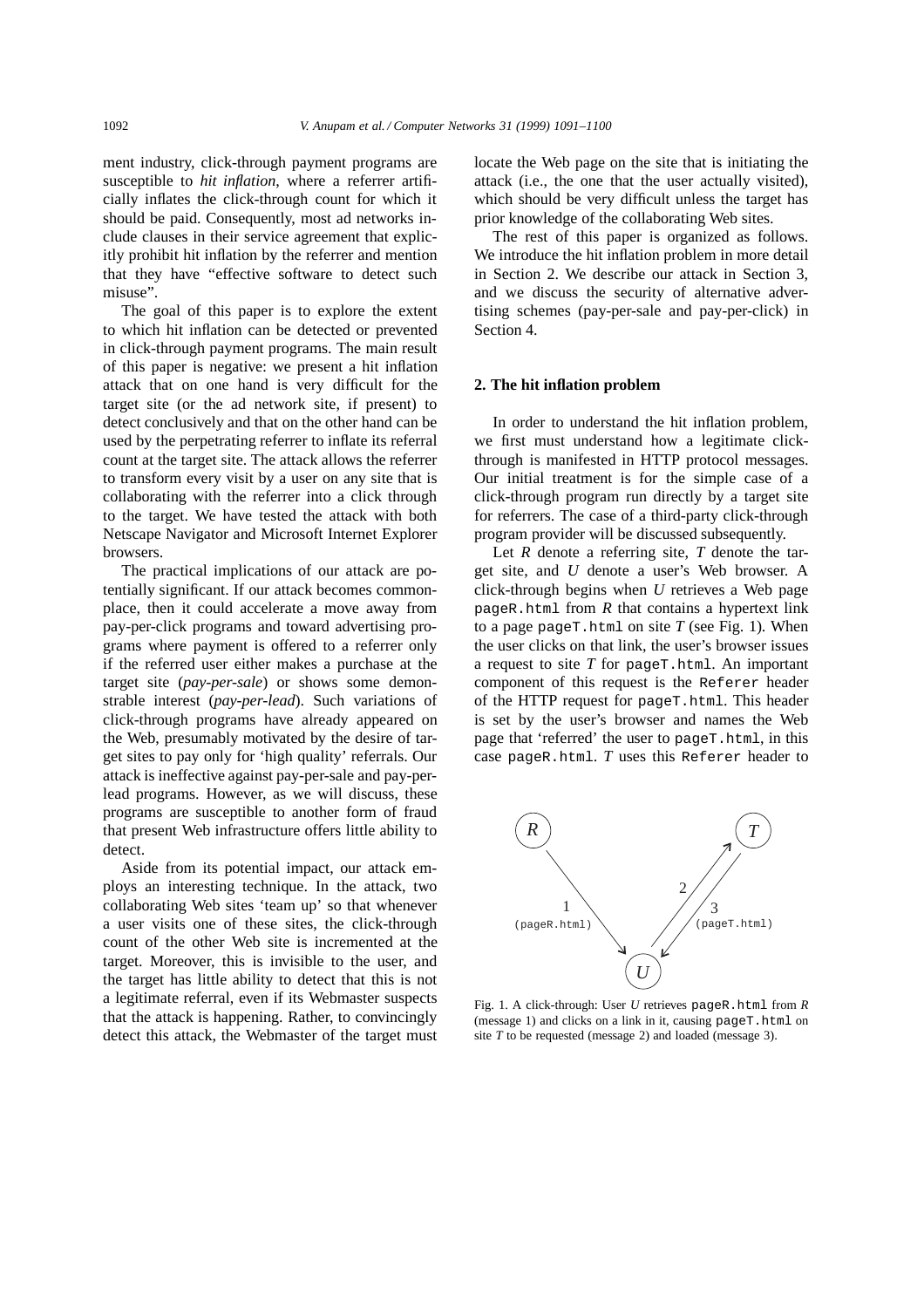record the URL of the page that referred the user to pageT.html, along with the IP address of *U*. *T* then returns pageT.html to *U* for display in the browser.

In a click-through payment program, *T* will periodically pay *R* some previously agreed-upon amount for each click-through from *R* to *T*. The fact that *T* pays for click-throughs provides to *R* an incentive to mount hit inflation attacks on *T*, in which *R* somehow causes *T*'s record of click-throughs from *R* to be increased above the correct number. Here we do not define precisely what the 'correct number' is. Rather, we simply characterize a hit inflation attack as one in which *T* receives a request for pageT.html with a Referer header naming pageR.html when no corresponding Web user clicked to pageT.html after viewing pageR.html. For example, a straightforward attempt to inflate *R*'s click-through count is for the Webmaster of *R* to run a program that repeatedly sends requests of the appropriate form to *T*. However, because most click-through programs pay only for 'unique' referrals, i.e., click-throughs from users with different IP addresses, multiple click-throughs where the user is at the same site are counted as only one click-through for payment purposes. On the side we remark that counting unique IP addresses is becoming increasingly ineffective, as more user requests are directed through proxy servers either due to the default configuration of the user's ISP (e.g., 99% of AOL subscribers) or to enhance user privacy 7.

A sophisticated attacker could issue multiple requests to *T* with forged IP source addresses, thereby circumventing the unique referrals rule. However, this requires a further degree of technical sophistication and effort on the attacker's part (see, e.g., [3]). Moreover, these attacks can be detected by *T*, due to the fact that in all likelihood, no browser will receive the response from *T*. So, for example, if pageT.html is constructed with links to images or other HTML elements that a browser would immediately retrieve upon interpreting pageT.html, then a request for pageT.html with a forged IP source address will not be followed by requests for the HTML elements contained in pageT.html. If it is feared that the attacker will go one step further and even issue these follow-up requests in a predictive fashion to avoid detection, then *T* can dynamically generate pageT.html each time with links to different URLs (in the limit, containing a nonce in the URL), thereby foiling any such attempt by the attacker to predict the URLs to request. The end result is that requests with forged IP addresses will stand out to *T* as those for which correct follow-up requests were not received. Moreover, the perpetrator of this attack will be revealed by the Referer field of these requests, as this Referer field must indicate the referrer that is trying to inflate its hits.

Because of the difficulty and detectability of IP address forgery attacks, probably the most common form of hit inflation today is one in which the referrer *R* forces the user to visit the target *T* by constructing pageR.html so as to automatically 'click' the user to pageT.html (e.g., see [6]). This simulated click can be accomplished using constructs that will also play a role in our attacks; we thus defer an explanation of these techniques to Section 3. This simulated click can be visible to the user, in which case the user will see, e.g., a new window popped up on his screen unsolicited and containing pageT.html. Alternatively, the window can be hidden from the user (e.g., behind the window containing pageR.html), so that the user is unaware that she is being 'used' by *R* to gain payment from *T*. Regardless of whether this hit inflation is visible to the user, it is still the case that these attacks can be detected by *T* if the Webmaster of *T* periodically visits the Web pages of the referrers that she pays (preferably from a machine outside her own domain, to avoid detection by the referrer). By inspecting the constructions in those Web pages, and observing the behavior of these pages when interpreted by her browser, the Webmaster of *T* can detect that hit inflation is occurring. Indeed, this examination could even be automated, as it suffices to detect if the referrer's page, when interpreted, causes a request to *T*'s site automatically.

There are numerous variations on click-through programs as described above. In particular, in a program run by a third-party provider, the interaction differs from the above description in that the third party takes the place of *T*. The third party records the click-through and then redirects the request to the actual target site. Another variation is that some click-

<sup>7</sup> Example privacy-enhancing proxies include the Anonymizer (http://www.anonymizer.com) and the Lucent Personalized Web Assistant (http://lpwa.com).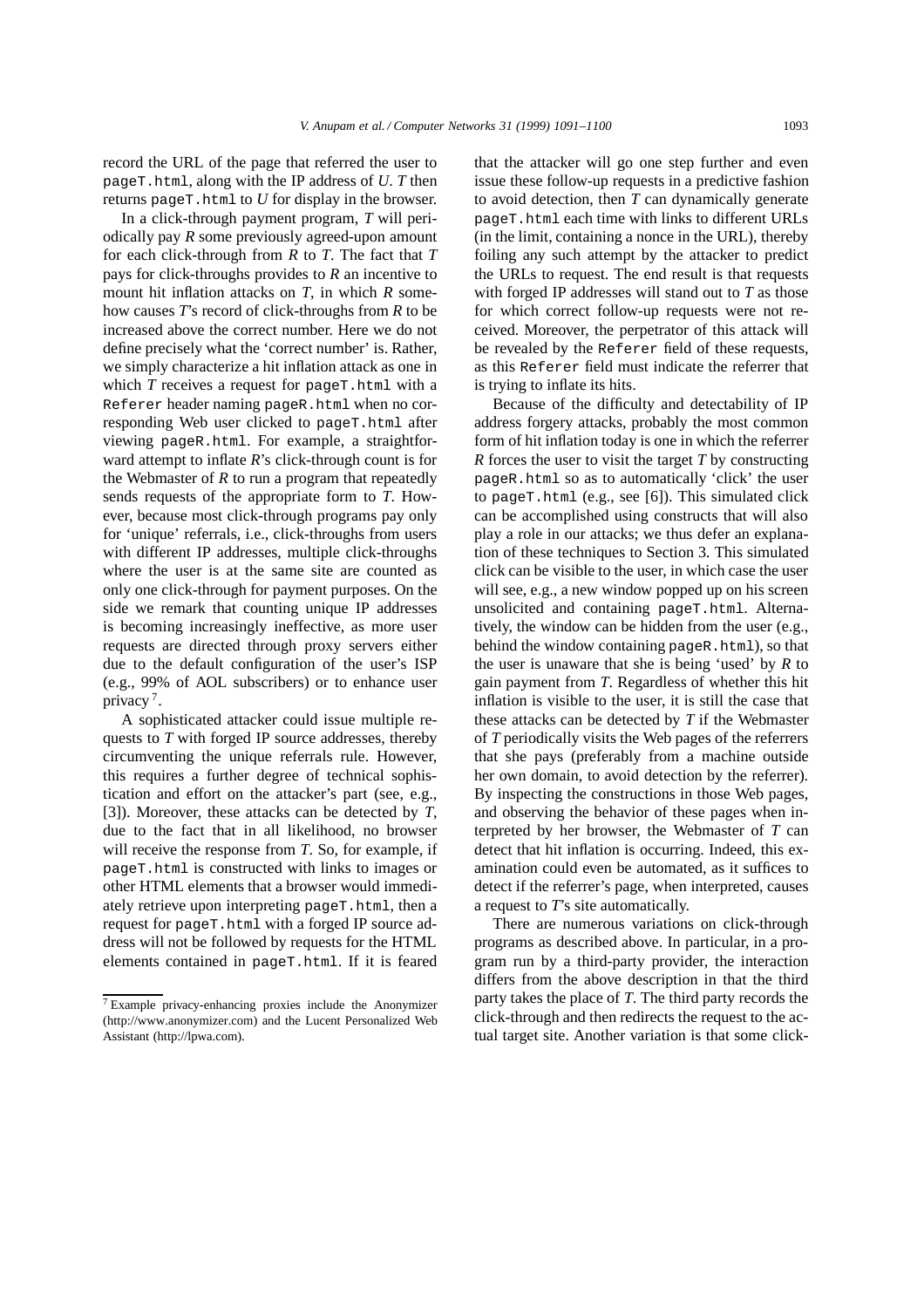through programs do not make use of the HTTP Referer header, but rather simply have each referrer refer to a different URL on the target site. This approach has the advantage of not relying on the Referer field to be set correctly and thus functioning in conjunction with privacy-enhancing tools that eliminate the Referer field in the HTTP header. However, this approach exposes the click-through program to additional risks: in particular, the referrer Webmaster can broadcast-email ('spam') his own banner ad to increase its click-through count. Thus, most click-through programs of this form explicitly prohibit spamming to increase click-throughs, and will cancel the referrer's account if the referrer is detected doing so.

None of these variations deter the attack we present in Section 3. On the contrary, if the Referer header is not used by the target site, then our attack becomes easier, as will be discussed in Section 3.

# **3. Undetectable hit inflation for click-through counts**

In this section we describe an approach to hit inflation that is very effective on two counts: it enables a referrer to inflate hits arbitrarily, and it does so in a way that is very difficult for the target to detect, even if the target suspects that the attack is being conducted. The attack is equally applicable to both direct click-throughs from a referrer to a target and third-party click-through program providers. Here we present our attack in the context of a direct click-through program. Its full implications will be discussed in Section 3.3.

In our attack, the referrer site *R* inflates its clickthrough count by translating hits on *another* site *S* that it controls into referrals from site *R* to the target site *T*. That is, when a user visits a certain pageS.html on site *S* — which may have no apparent relationship with site  $R$  — this has the side effect of causing a click-through to be credited to pageR.html at site *T*. The Webmaster of site *T* can detect this only if she happens to stumble upon pageS.html and examines it carefully. However, if she has no reason to suspect a relationship between *R* and *S*, then confirming this attack is effectively as



Fig. 2. The attack: User *U* retrieves pageS.html from *S* (message 1), which simulates a click to pageR.html (message 2). In response to this request (with a Referer field of pageS.html), *R* returns a manipulated version of pageR.html (message 3) that simulates a click to pageT.html (message 4). *T* receives a request for pageT.html with a Referer field of pageR.html, causing *R* to be credited for the click-through. For any request that *R* receives that does not name pageS.html as its Referer, *R* returns the benign version of pageR.html.

difficult as exhaustively searching all pages on all Web sites to find pageS.html, i.e., the page that is originating the hit inflation attack. In particular, retrieving pageR.html for examination is of no assistance to the Webmaster of site *T* in detecting this attack.

At a very high level, the attack works as follows; see Fig. 2. The page pageS.html causes a 'simulated click' to pageR.html on site *R*. As mentioned previously, this simulated click can be done in a way that is invisible to the user. This simulated click will cause the user's browser to send a request to site *R* with a Referer field naming pageS.html on site *S*. In response to this request referred by site *S*, site *R* returns a *modified version* of pageR.html to the browser that in turn causes a simulated click to pageT.html, the target page. This causes the browser to request pageT.html from *T* with a Referer field naming pageR.html, thereby causing *T* to credit site *R* with the referral. However, in response to any request for pageR.html that does not contain a Referer field naming pageS.html, site *R* returns the normal and innocuous pageR.html that, in particular, does not simulate a click to pageT.html. So, if the Webmaster of site *T* retrieves pageR.html herself, the page she retrieves yields no evidence of foul play. In the following subsections, we detail the components of this attack.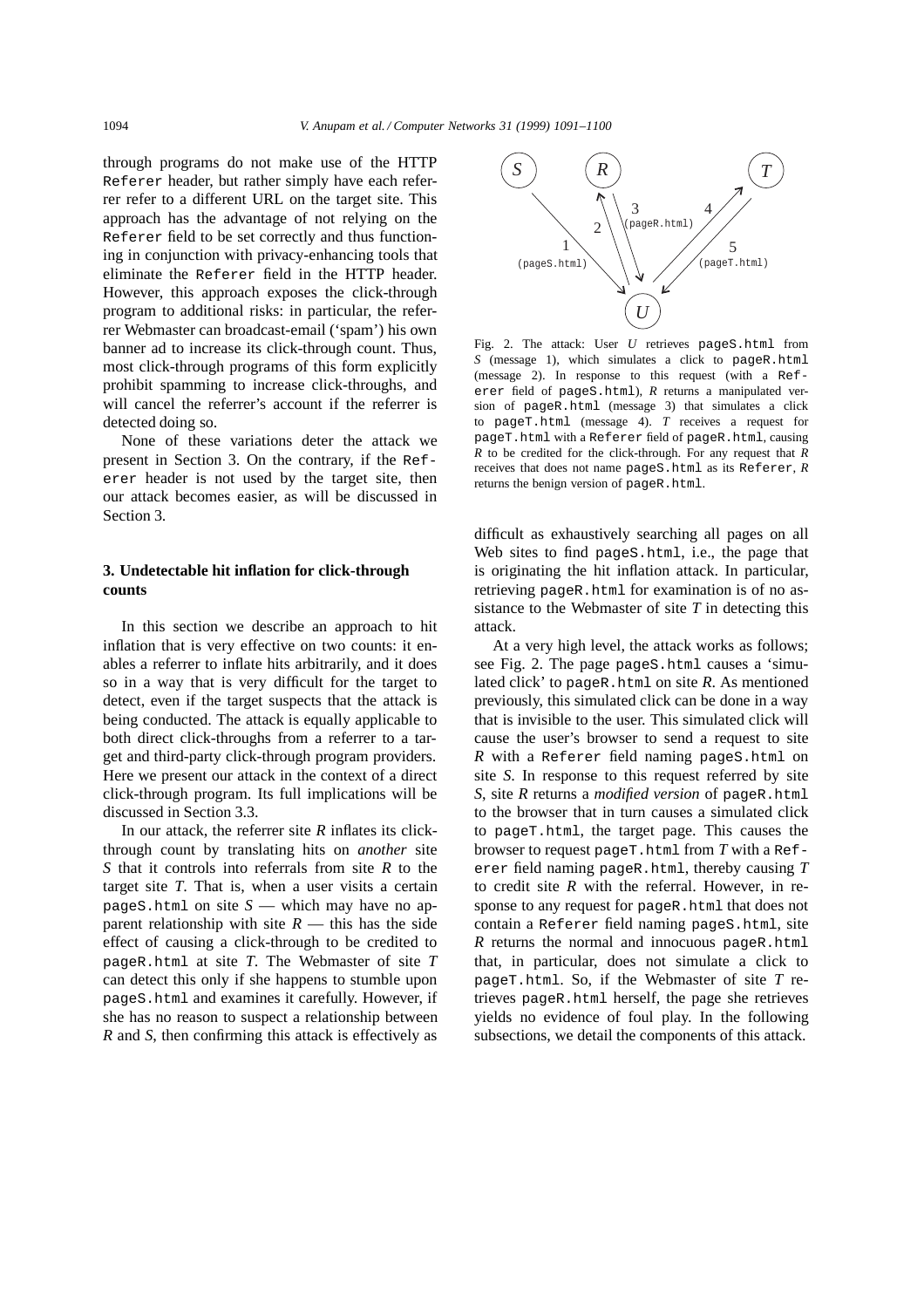# *3.1. Simulated clicks*

A component of our attack is the 'simulated click', in which one Web page (the referrer) causes the user's browser to request another Web page (the target) on another Web site, with a Referer field naming the referrer. Indeed, our attack of Fig. 2 consists essentially of two simulated clicks, one from *S* to *R* and one from *R* to *T*. The preservation of the Referer field is critical for a simulated click (and our attack), and this requirement rules out some of the most straightforward possible implementations: e.g., if the referrer serves a page that 'refreshes' the browser to the target page using HTML's <meta> tag (see [4]), then this retrieves the target page but does not preserve the Referer field. As discussed in Section 1, simulated clicks are already practiced in hit inflation attacks on the Web today. However, presently there seems to be little attempt to hide these simulated clicks from users (e.g., see [6]), whereas we use techniques to hide simulated clicks from users to limit detectability of our attack and the annoyance caused to users.

One feature that makes simulated clicks possible is that modern browsers transmit Referer information not only for pages requested by explicit user clicks, but also for components embedded in pages like images, and especially subdocuments like frames and layers (see, e.g., [4] for an introduction to these constructs in HTML). For example, the Web page containing a layer is named in the Referer header of the request for the document contained in the layer, even though no user clicks are involved when the layer contents are retrieved. Therefore, a simple and effective simulated click can be achieved for Netscape Navigator 4.x (NN4) and Microsoft Internet Explorer 4.x (IE4) if the referring site serves a page with a layer that contains the target page (NN3 and IE3 do not support layers). To hide this simulated click from the user, the layer containing the target page can be made of zero size, or stacked below the containing document so that it is invisible to the user. Another form of simulated click can be achieved using frames with IE3 and IE4, since these browsers report the document containing a frameset as the Referer for the documents in each of the frames. Thus, a referrer can create an invisible, simulated click to a target by serving a page that con-

tains a frameset with a zero-size frame that loads the target page. Interestingly, NN3 and NN4 report the Referer of the page containing the frameset as the Referer for each of the documents in the frames. Thus, we use layers to conduct a subdocumentbased simulated click in NN4. It is somewhat more awkward to perform a subdocument-based simulated click in NN3. In order to use the appropriate form of simulated click, the server can determine the user's browser and version from the User-Agent header in the browser's request.

For reasons that will be described in Section 3.2, these subdocument-based forms of simulated click will not suffice to make our attack as effective as it can be. Rather we will also employ JavaScript for explicitly simulating a click on a link (see, e.g., [2] for more information about JavaScript). When a JavaScript script in a Web page causes this simulated click on one of its own links, the browser behaves as if the user clicked on the link, and thus requests the URL of the link and loads it into the browser. In order to hide this simulated click from the user, the referring page can cause the contents of the 'clicked' URL to be loaded into a separate window that lies beneath the user's browser window. Then the referring page can quickly close this window once the referred-to page has started loading, or after a brief duration in which the page should have started loading. The attentive user might notice an additional window indicated on her desktop toolbar for a brief moment, but otherwise this additional window will almost certainly go unnoticed by the random user for the brief period of time in which it is present. And even if the user does notice the additional window, the JavaScript script can still prevent the user from exposing it before it is closed by repeatedly raising the main browser window above it.

The JavaScript mechanism to simulate a click on a link differs slightly from browser to browser, and care must be taken to ensure that this simulated click preserves the Referer field received by the target. In IE4, link objects support the click() method that, when invoked, causes the browser to behave as if a user clicked on the link. Referrer information is preserved, i.e., the document containing the link is reported to the target Web site as the Referer. In NN3 and NN4, as well as in IE3, link objects do not have the convenient click() method. However, using a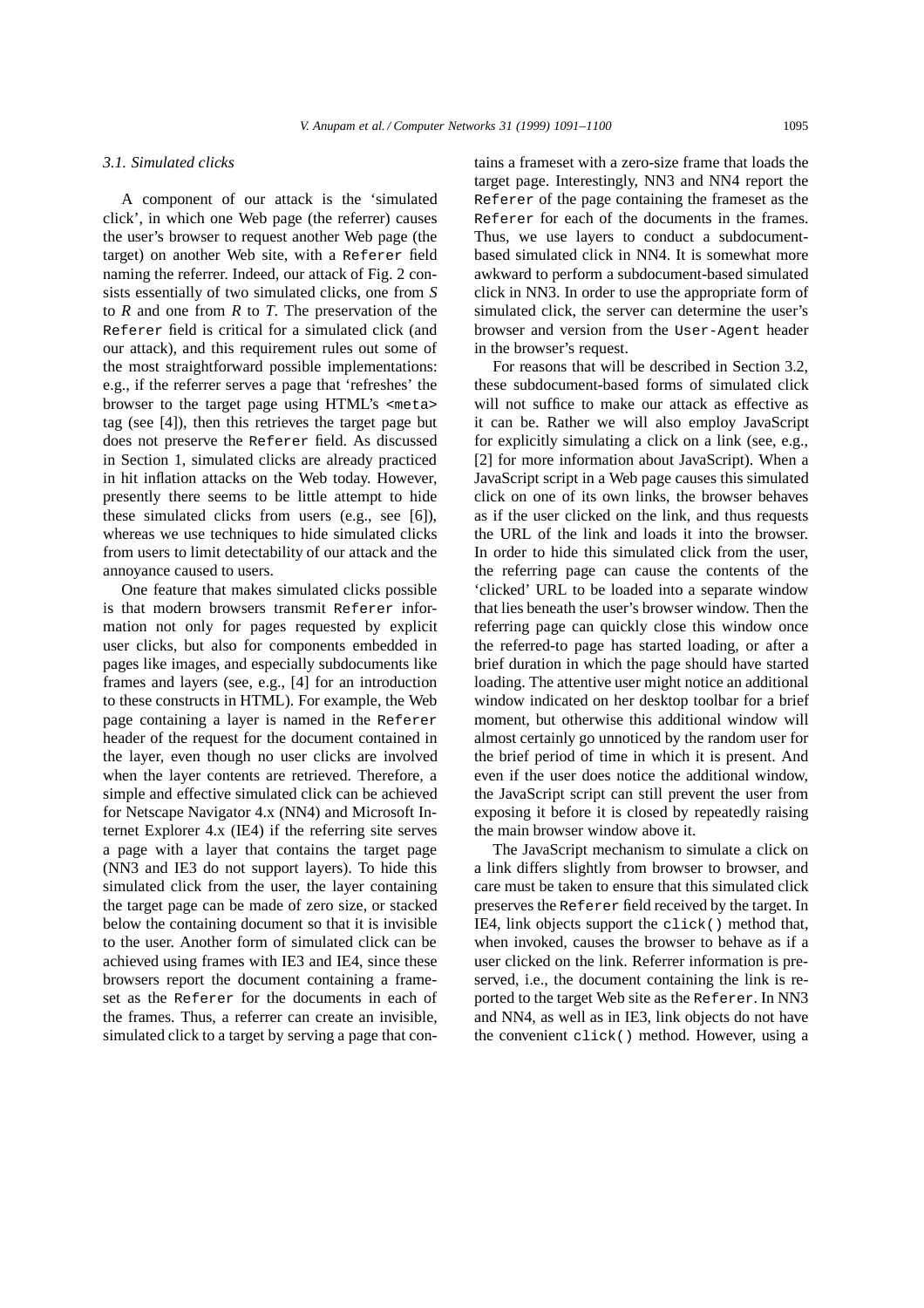script to send the browser window to the URL corresponding to the link causes the script's page to be reported as the referrer to the target Web site.

To summarize, the attack that we detail in the following section will use two different forms of simulated clicking. The first employs a subdocument (i.e., layer or frame) form of simulated click in the referring page and will be called a *subdocument-based* simulated click. The second employs JavaScript and will be called the *JavaScript* simulated click.

#### *3.2. Detailing the attack*

As described in Section 3.1, at a high level our attack consists of two simulated clicks, one from *S* to  $R$  and one from  $R$  to  $T$  (see Fig. 2). However, the nature of these two simulated clicks is quite different. Recall that *S* and *R* are collaborating in this attack, and indeed it is important for the attack that in the first simulated click, *R* recognizes that the simulated click from *S* is happening (so that it can serve the 'attack' version of pageR.html that causes the simulated click to *T*). On the other hand, in order to make our attack truly undetectable to *T*, it is important that *T* be *unable* to detect that the referral from  $R$  is by a simulated click. Because of these conflicting requirements, the two simulated clicks in our attack are conducted via different mechanisms.

The simulated click from *S* to *R*, so that *R* recognizes the simulated click from *S*, is the easiest to achieve. Since *S* and *R* are in collaboration, their Webmasters can set up the Web sites so that *any* request that *R* receives for pageR.html with a Referer field of pageS.html is by a simulated click from *S*. This can be ensured if pageS.html has no link to pageR.html that can be clicked by the user. Thus, the subdocument-based approach of Section 3.1, in which the only link to pageR.html is for a layer's contents, for example, is ideally suited for this simulated click.

The simulated click from *R* to *T* is more sensitive, as it is essential that *T* be unable to detect that the click is simulated. In particular, if JavaScript is enabled in the browser, then a script in pageT.html could detect the subdocument-based simulated click of Section 3.1. Specifically, in current browsers pageT.html can use JavaScript to detect whether it is displayed in a frame. Moreover, in version 4 browsers, pageT.html can use JavaScript to detect the size of its window, layer, or frame, and thus pageT.html can be designed to detect the case when it is displayed in a zero-size frame or layer. For these reasons, pageR.html must test for various conditions when conducting its simulated click and tailor its method of attack to them. Specifically, the simulated click from *R* to *T* should occur as follows:

- (1) pageR.html first tests if JavaScript is enabled in the browser. If not (i.e., JavaScript is disabled), then it simulates a click to pageT.html using the subdocument-based simulated click of Section 3.1.
- (2) If JavaScript is enabled in the browser (and thus pageT.html has greater detection capabilities at its disposal), then pageR.html performs the simulated click using the JavaScript method of Section 3.1 that directs paget.html to a new window, hidden from the user.

There is always the possibility that the Webmaster of site *T* will request pageR.html for inspection, and so we remind the reader that for any request for pageR.html that does not name pageS.html as the Referer,  $R$  should respond with an innocuous Web page that does not simulate a click to *T*.

#### *3.3. Discussion*

The attack detailed in this section is effective even if a third-party click-through program provider is used. In this case, *T* is the third-party provider and not the actual target site, but this distinction has no bearing on the mechanism behind our attack. Another difference is that third-party programs often do not make use of the Referer header for identifying the referrer, but rather simply use a different URL per referrer. In this case, however, our attack just becomes easier since there may be less of a need to retain the correct Referer header when performing simulated clicks.

Our attack has other implications. As mentioned in Section 2, most click-through programs are not agreeable to the use of spamming by a referrer to increase click-through counts, and in fact, many click-through programs explicitly prohibit the use of spamming in their contracts with referrers. Our attack, however, makes target sites susceptible to 'indirect' spamming that is hard to detect: a spammer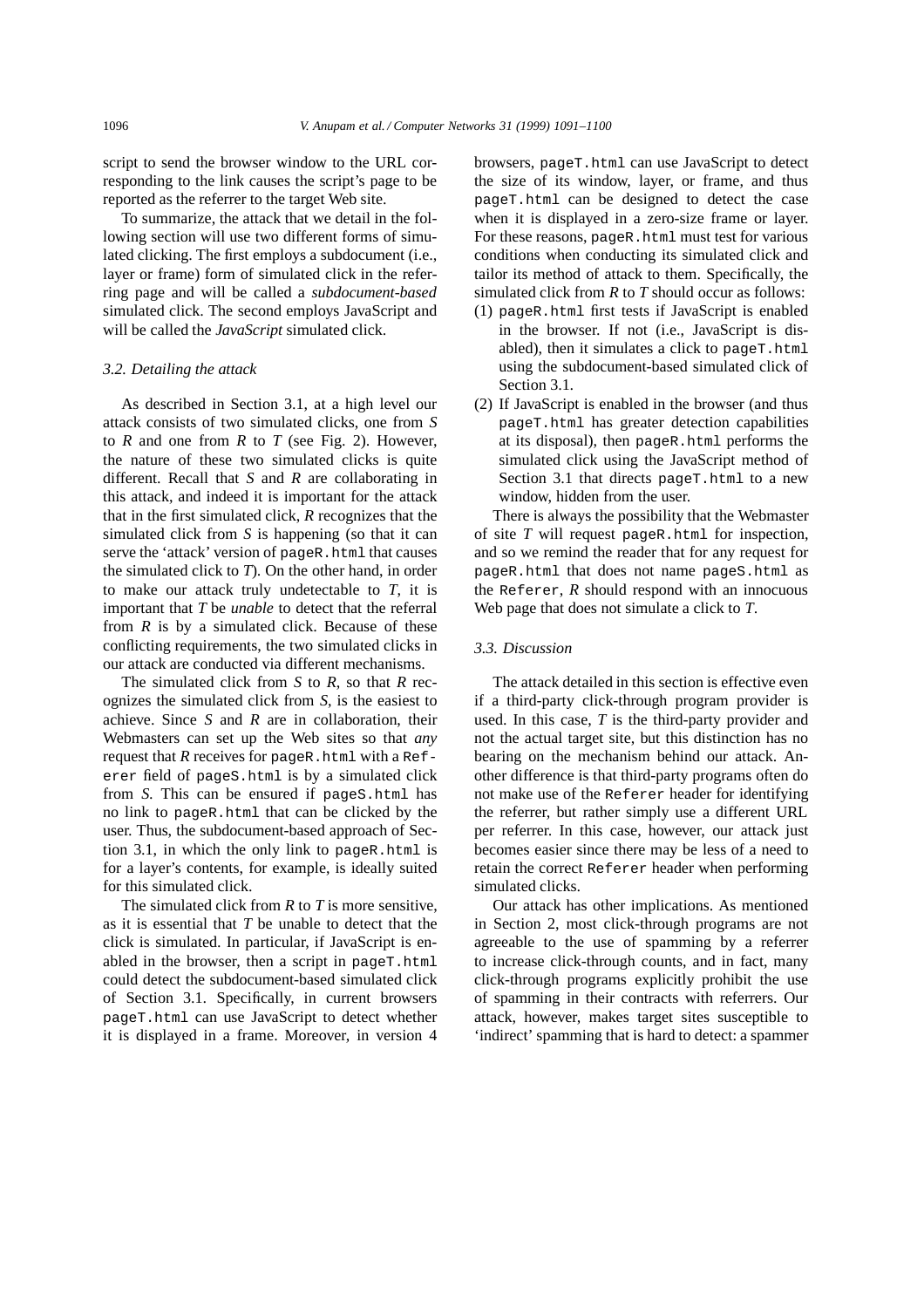(an agent of *S*) can drive a large number of users to *S*, triggering the inflation attack. The lack of an obvious relationship between *R* and the spammer or *S* makes it difficult for the Webmaster of *T* to detect this practice.

Many click-through programs desire 'high quality' referrals, i.e., referrer sites with a targeted audience (e.g., technology oriented sites). Our attack enables a referrer site *R* with appropriate content to register in the click-through program, while using a different site *S* with completely different content to attract the click-throughs. Furthermore, many click-through programs disallow referrers with illicit material, regardless of their popularity. Our attack enables referrers *R* to use such sites to draw users and register click-throughs for *R* at the target.

To see the potential for profit from this attack, consider that the average click-through rate for banner ads is 1–3%, and that payments for clickthroughs are calculated accordingly. Our attack can yield an effective rate of almost 100% for users who visit pageS.html and thus (unknowingly) click through pageR.html to pageT.html. We can go a step further and use *S* in conjunction with several (say 10) sites  $R_1, \ldots, R_{10}$  that are enrolled in different click-through programs, and thereby get an effective click-through rate of 1000%. This is undetectable as long as the different target sites do not compare the IP addresses from which they receive clicks at the same time. (Thus, this multi-target attack might be impossible with target sites that are on the same third-party click-through program).

An attacker might draw suspicion if the target site *T* monitors the click through rate (CTR) of its ads. The target can monitor the CTR if *R*'s page is required to load the ads from a site that is controlled by the target. A high click-through rate (say greater than 5%) is likely attract the attention of the target's Webmaster, if only to learn the marketing practices of the referrer. The attacker can prevent such inquiries by keeping the CTR low. One way to achieve this is to register site *R* with, say, 20 different targets. Whenever *R* receives a request with a Referer field naming pageS.html, it returns a page containing ads for each of the targets, and performs a simulated click on one of these ads at random. The attacker is paid for 100% of the visits to *S*, while keeping the CTR below 5% at each target.

This method can of course be extended to achieve lower CTR or higher payment rates.

Another way for the target site *T* to detect the attack is to search for pages that have links to pageR.html, in an effort to find pageS.html. A simple approach would be to use existing search engines to find pages that refer to page R.html<sup>8</sup>. However, *S* can easily avoid detection by serving a different, benign version of pageS.html to spiders of search engines<sup>9</sup>. A second approach that  $T$  can try is to perform the search for pages like pageS.html itself, using a spider. This reconnaissance operation is of almost the same scale as building a search engine, and can be complex and costly. Moreover, *R* and *S* can extend the attack in a natural way to use a chain of three or more simulated clicks, e.g., from some  $S'$  to  $S$  to  $R$  to  $T$ . This further complicates efforts to 'trace backward' along the chain to find the page that initiates the attack.

Probably the most viable way of detecting the attack is for *T* to monitor user activity (e.g., mouse movement, mouse clicks, or filling out a form) on *T*'s site. A real user will typically either click further into the site or leave the site immediately. The former is easily detectable and confirms the existence of a real user. To detect the latter case, pageT.html could be constructed to include a 'Back' button that both returns the user to the referrer page and informs *T* that the user clicked on this button. However, this does not capture the case that a user next directs her browser to a bookmarked location, uses the browser's 'Back' button to leave *T*'s site, or closes the window containing pageT.html. Similarly, pageT.html could be constructed with JavaScript code to inform *T* of mouse movement over pageT.html, or to inform *T* of the length of time that the page was active in the browser (e.g., by causing a message to be sent to *T* every few seconds). The latter offers little information to *T* if pageR.html closes the window containing pageT.html after a random amount of time.

<sup>8</sup> For example, InfoSeek (http://www.infoseek.com) explicitly offers the ability to query for such information, via a 'field search' using the syntax link:pageR.

<sup>9</sup> Search engine spider queries can be easily identified as such. For example, see http://searchenginewatch.com/webmasters/spid ers.html.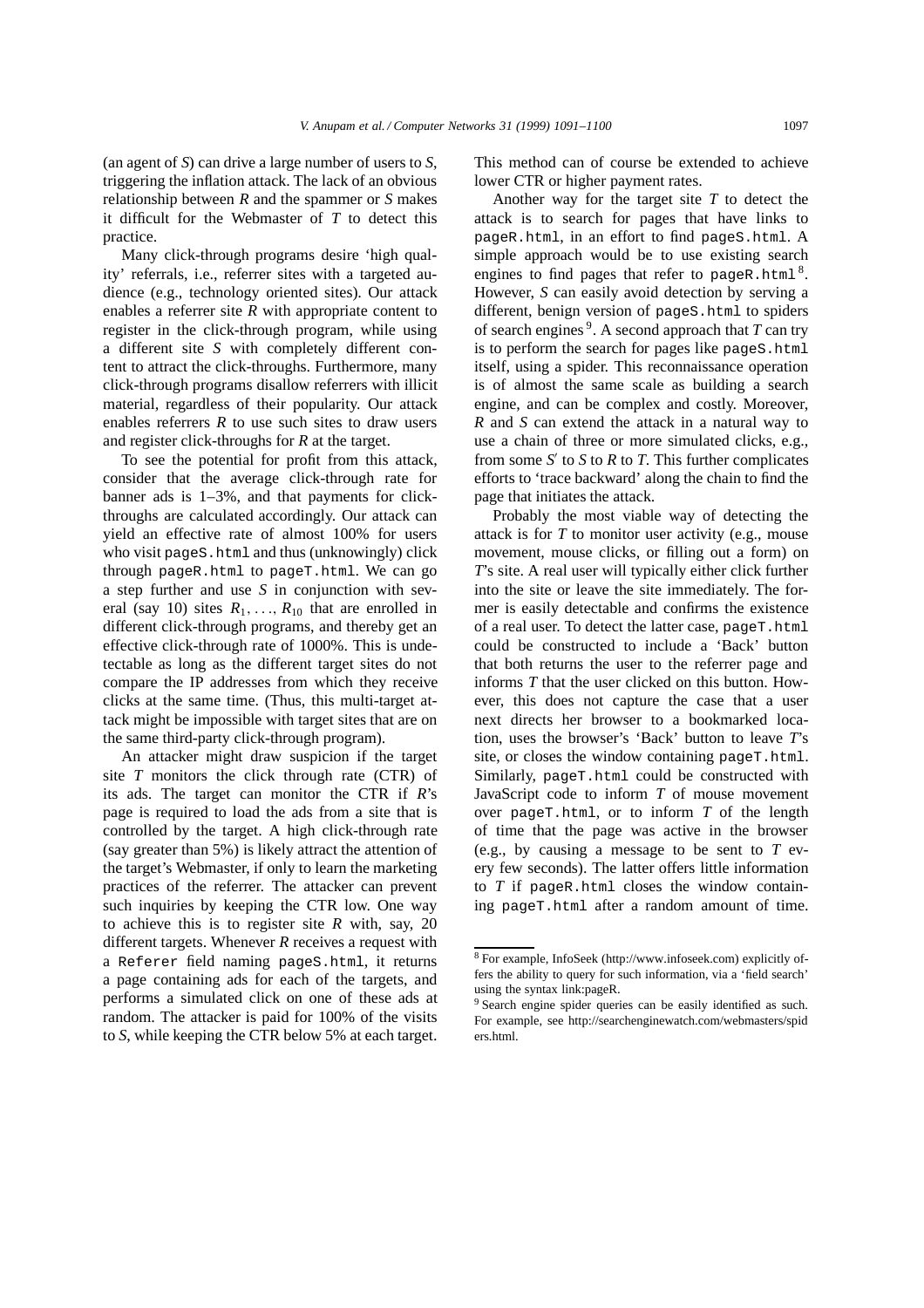The former, i.e., detecting mouse movement over pageT.html, possibly lets *T* confirm that a user sees the page (if the user moves the mouse over it). However, again it does not enable *T* to determine that a user did not see the page. In the limit, *T* could occasionally serve a version of pageT.html that contains a newly generated question for the user to answer (and perhaps offers a financial incentive to do so), to see if a user responds.

While none of these techniques can offer proof that the attack is taking place, they can offer *T* statistical evidence of the attack if the attack is mounted aggressively through a single referrer *R*. As such, detecting user activity seems to be the most promising direction for coping with this attack, and in fact is the same principle that is behind pay-per-lead and pay-per-sale schemes discussed in Section 4.

Finally, it is worth noting that legal means could also be used to discourage hit inflation attacks. Extreme hit inflation attacks could be grounds for a civil lawsuit if detected. If the threat of civil action is combined with suitable criminal penalties, these threats may effectively deter large-scale hit inflation.

# **4. Pay-per-sale and pay-per-lead**

If pay-per-click programs are going to be deemphasized in the future, then it is worth considering the security of the programs that are likely to replace them. Presently, the foremost alternative to pay-per-click programs are programs in which target sites pay only for 'high quality' referrals, i.e., for referred users who perform some substantial activity or make purchases at the target site. There are essentially two forms of such programs:

- *Pay-per-lead:* Referrers are paid only if the user has performed a significant action at the target site, e.g., if she registered an account at the target site or performed successive hits at the target site for more than five minutes.
- *Pay-per-sale:* Referrers are paid some commission for purchases the user makes at the target site  $10$ . Typically the referrer displays a link for

a specific item for sale at the target site, and is paid some percentage for purchases of this item by referred users.

Payments in these programs are typically larger than in pay-per-click programs, since they are more valuable for the target sites.

It is virtually impossible for referrer sites to mount useful hit inflation attacks on such schemes, since simple clicks are worthless to the referrer. However, these programs are susceptible to a different form of fraud, known as *hit shaving*. In hit shaving, the target site fails to report that a referred user executed a lead or sale, thereby denying the user's referrer rightful payment (regardless of whether a third-party program provider is used). Current Web technology offers referrers little ability to detect such fraud (cf. [5]), short of the Webmaster of a referrer site simply clicking through her own site to the target and, e.g., making a purchase to verify that her site is credited with this referral. This type of detection can be powerful: even if the target site attempts to shave just 5% of the commissions it is required to pay, this fraud is expected to be discovered after only 20 such probes by the referrer. However, this type of detection is not always feasible, for example if the target site sells rather expensive items (e.g., cars). In such cases, the referrers are presently at the mercy of target sites to faithfully report the leads and sales for which the referrers should be paid.

Future versions of browsers may provide a mechanism to enable a referrer to monitor the user's behavior at a target site to a limited extent. Specifically, at Bell Labs we have designed and implemented a new JavaScript security model in the free Mozilla source code (see [1]), and this is presently being considered for inclusion in Netscape 5.x browsers. This security model enables (among other things) a JavaScript program from one domain to interact with a page loaded from a different domain, provided that the latter page allows this. This feature can be used to enable the referrer site to monitor the user's actions at the target site with a JavaScript program. For example, this program could report to the referrer when the user registers or makes a transaction at the target site. The model further allows the target site to have fine-grained control over what information on a page is made available to the referrer; e.g., on the sales page, the target could make the total purchase

<sup>10</sup> An example is the Associates program run by Amazon (http:// www.amazon.com).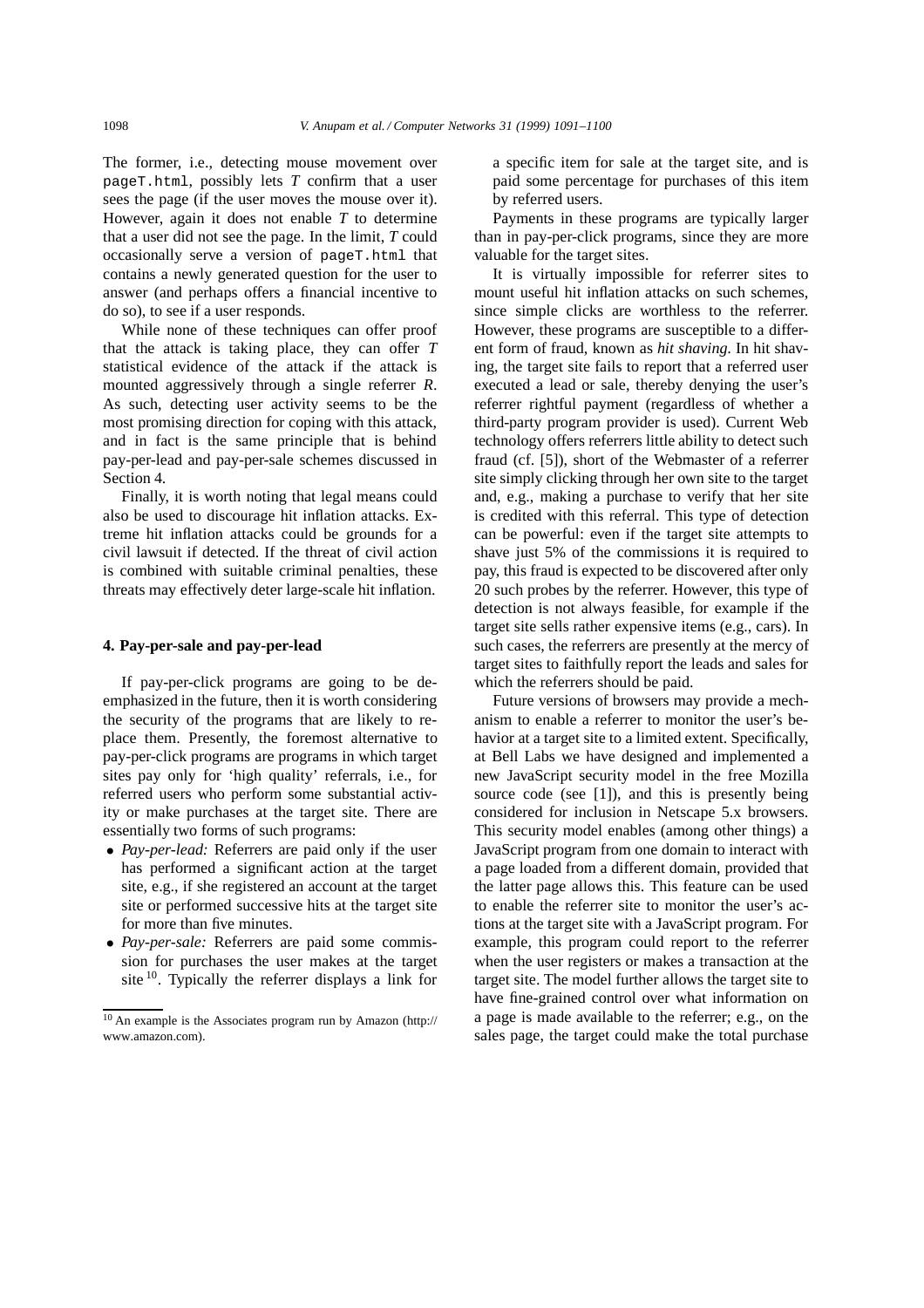amount available without revealing what books the user bought or the user's credit card information.

Even this new security architecture, however, does not provide machinery sufficient to fully address the hit shaving problem in pay-per-lead and pay-per-sale programs. This is the case for two reasons. First, the additional exposure of user activities to referrers that is enabled by this security architecture, which seems to be needed to combat hit shaving, may be an unacceptable privacy intrusion for many users. And consequently, the security architecture of [1] allows this exposure only with user consent. Thus, the Web advertising industry may need to consider ways to motivate users to allow greater exposure of their Web activities to referrers, in order to combat the threat of hit shaving. Second, a more common and unintentional form of hit shaving occurs when a user clicks from a referrer to a target, exits the browser, and then returns directly to the target later to explore the site or make a purchase. In this case, the referral is (perhaps unintentionally) 'shaved', and foreseeable Web infrastructure offers little machinery for the referrer to detect this.

# **5. Conclusion**

Pay-per-click programs are a popular form of advertising incentive on the Web today. We have presented a hit inflation attack on these programs that appears to be virtually undetectable to target sites and very effective in inflating referral counts. Our attack involves two collaborating Web sites, where each user's visit to the first causes a target to register a referral from the second. There seem to be no sure ways of detecting this attack, short of locating the page on the first site that initiates the attack, though testing by the target site to attempt to determine if a user sees its page may give some indication to the target.

In our opinion, this attack brings the viability of pay-per-click programs into question and, if practiced widely, may accelerate an ongoing trend to move toward pay-per-sale and pay-per-lead programs. As discussed in Section 4, these programs have fraud problems of their own that seem difficult to address given today's Web infrastructure. How to achieve sufficient auditability to eliminate fraud

in these Web advertising schemes remains an open problem.

# **Acknowledgements**

We are very grateful to the anonymous reviewers for the 8th International World Wide Web Conference, who offered useful comments on how to improve the presentation of this work.

# **References**

- [1] V. Anupam and A. Mayer, Secure Web scripting, IEEE Internet Computing 2 (6) (1998).
- [2] D. Flanagan, JavaScript: The Definitive Guide, 3rd ed., O'Reilly and Associates, 1998.
- [3] R.T. Morris, A weakness in the  $4.2$  BSD Unix TCP/IP software, Computer Science Technical Report 117, AT&T Bell Laboratories, February 25, 1985.
- [4] C. Musciano and B. Kennedy, HTML: The Definitive Guide, 2nd ed., O'Reilly & Associates, 1997.
- [5] M.K. Reiter, V. Anupam and A. Mayer, Detecting hit shaving in click-through payment schemes, in: Proc. 3rd USENIX Workshop on Electronic Commerce, September 1998, pp. 155–166.
- [6] Web surfers wary of 'kidnapping' sites, USA Today, September 28, 1998, http://www.usatoday.com/life/cyber/tech/ctd54 0.htm.





**Vinod Anupam** is a member of the Database Systems Research Department in the Systems and Software Research Center of Bell Labs, Lucent Technologies. He received a Ph.D. in computer science from Purdue University in 1994. His research interests include collaborative computing, Internet and Web security, electronic commerce, graphics and visualization, and mobile computing.

**Alain Mayer** is a Research Scientist in the Secure Systems Research Department at Bell Labs/Lucent Technologies. He joined Bell Labs in September 1996 from System Management Arts (SMARTS), a network management start-up company. He received his Ph.D. in computer science in 1995 from Columbia University. Alain's research interests include electronic commerce, network and Web security, cryptography, pri